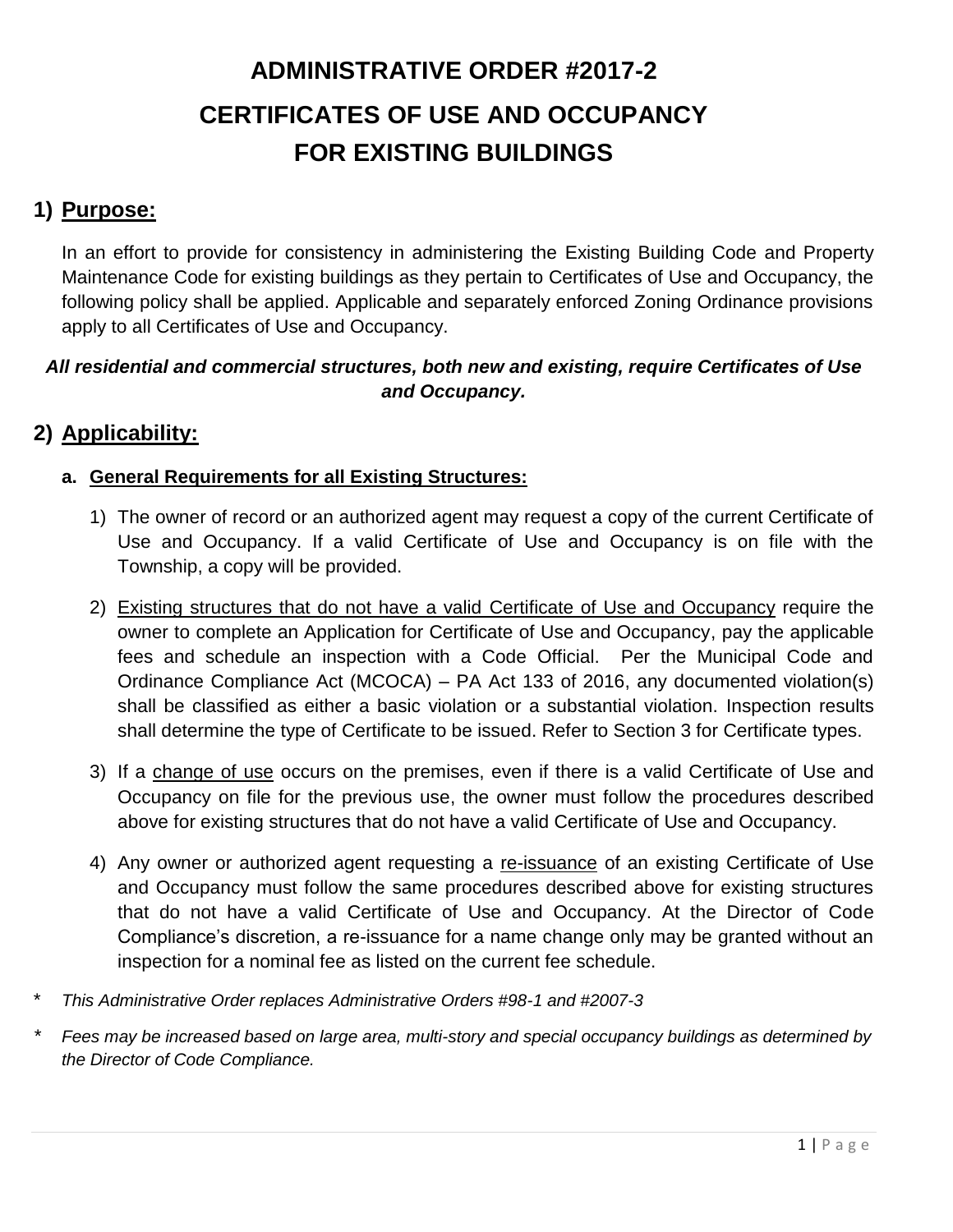### **3) Requirements:**

#### **a. Certificates of Use and Occupancy:**

Per the Municipal Code and Ordinance Compliance Act (MCOCA) – PA Act 133 of 2016, one of three types of Certificates shall be issued for both residential and non-residential existing buildings. The three types of Certificates are as follows:

- 1) **Certificate of Use and Occupancy** If the Existing Structure Inspection Report shows no violations, a Certificate of Use and Occupancy will be issued.
- *2)* **Temporary Certificate of Use and Occupancy** If the Existing Structure Inspection Report shows only basic violations as determined by the Director of Code Compliance or designee, a Temporary Certificate of Use and Occupancy may be issued upon request, that is valid for 12 months. This certificate will allow a property owner to fully use and/or live in the property during the time they are making repairs.
	- *a) If a Temporary Certificate of Use and Occupancy is issued, a re-inspection is needed to confirm basic violations are repaired; a Certificate of Use and Occupancy will be issued upon correction of all basic violations.*
	- *b) Re-inspection fees as outlined in the current Building Code Permits and Related Fees Schedule will be charged for each re-inspection of a Temporary Certificate.*
- *3)* **Temporary Access Certificate** If the Existing Structure Inspection Report shows substantial violations as determined by the Director of Code Compliance or designee, a Temporary Access Certificate will be issued that is valid for 12 months. A Temporary Access Certificate authorizes the property owner to access the property for the purpose of correcting substantial violations. This certificate also permits a property owner to access the property to do work, store tools, equipment or personal belongings on-site. A property owner may not use or occupy the property for any other purpose.
	- *a) A Temporary Access Certificate can be replaced with a Temporary Certificate of Use and Occupancy once all substantial violation(s) are corrected and verified by a Code Official.*
	- *b) Once a re-inspection confirms basic violations are repaired, a Certificate of Use and Occupancy will be issued.*
	- *c) Re-inspection fees as outlined in the current Building Code Permits and Related Fees Schedule will be charged for each re-inspection of a Temporary Access Certificate.*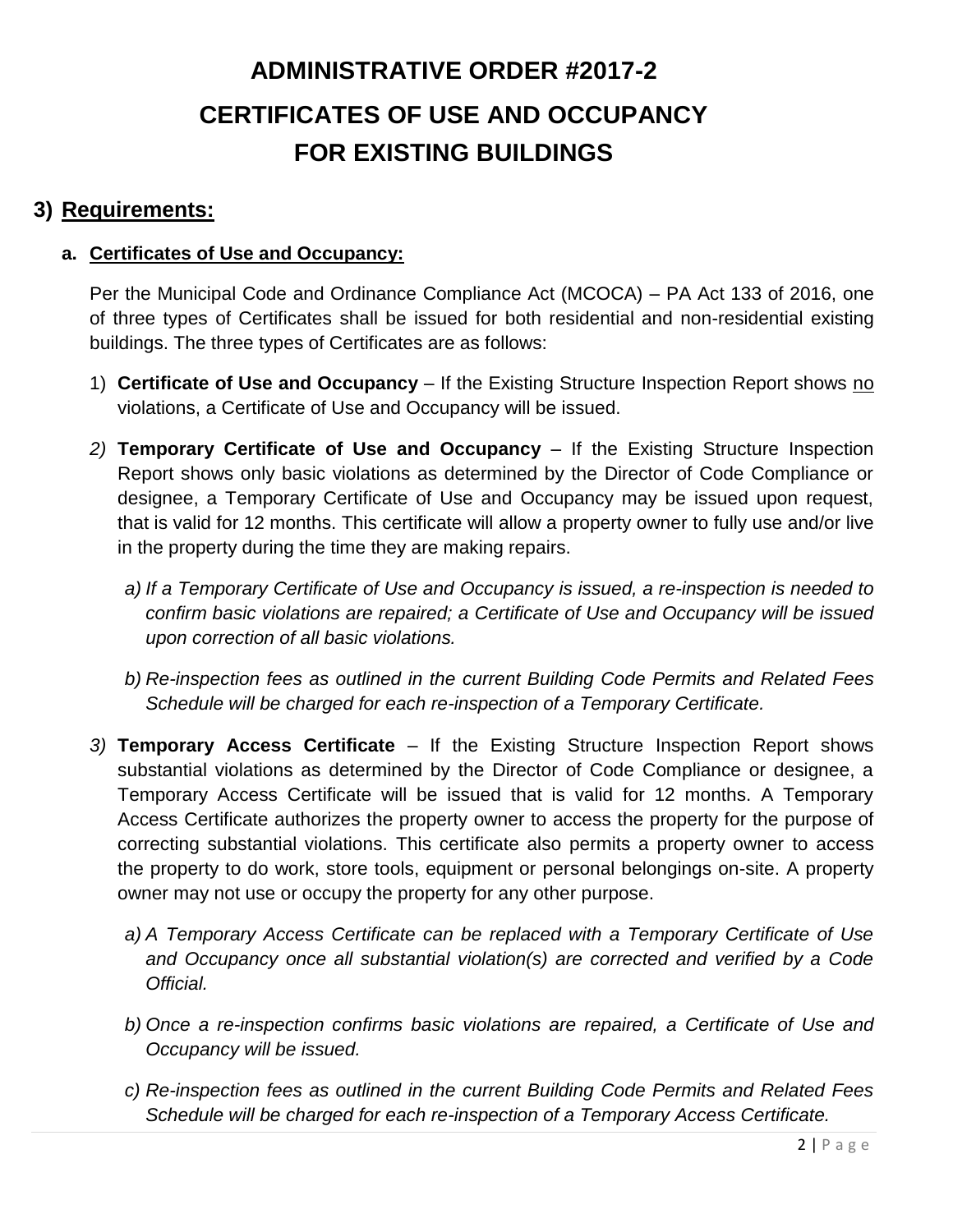### **4) Certification Process**

### **a) Existing Non-Residential Certificate of Use and Occupancy Requirements:**

Non-residential buildings are to be inspected for compliance utilizing one of the two following options. The decision as to which option is to be used will be at the discretion of the Director of Code Compliance.

Violations are to be classified as either "Basic" or "Substantial" to maintain consistency with the Municipal Code and Ordinance Compliance Act. Inspection results shall determine the type of Certificate to be issued. Refer to Section 3 for Certificate types.

### **1) Option #1 - International Existing Building Code**

- (a) The currently adopted International Existing Building Code sections 1301.5 Evaluation, 1301.6 Evaluation Process, 1301.7 Building Score, 1301.8 Safety Scores, and 1301.9 Evaluation of Building Safety shall be used.
- (b) Structural members shall be evaluated to verify they are structurally sound and capable of supporting imposed loads in accordance with Chapter 16 of the currently adopted International Building Code for the proposed use at the time of the inspection.
- (c) The currently adopted International Property Maintenance Code and the currently adopted International Fire Code as it applies to existing buildings and structures shall be used for the inspection.
- (d) Accessibility requirements shall be in accordance with the "Complete Change of Occupancy" Section of the currently adopted International Existing Building Code (IEBC) that pertains to a Change of Occupancy unless otherwise directed by the Director of Code Compliance.

### **2)Option #2** – **Int'l Property Maintenance Code & Int'l Fire Code**

- (a) The currently adopted International Property Maintenance Code and the currently adopted International Fire Code as it applies to existing buildings and structures shall be used for the inspection.
- (b) Accessibility requirements shall be in accordance with the "Complete Change of Occupancy" Section of the currently adopted International Existing Building Code (IEBC) that pertains to a Change of Occupancy unless otherwise directed by the Director of Code Compliance.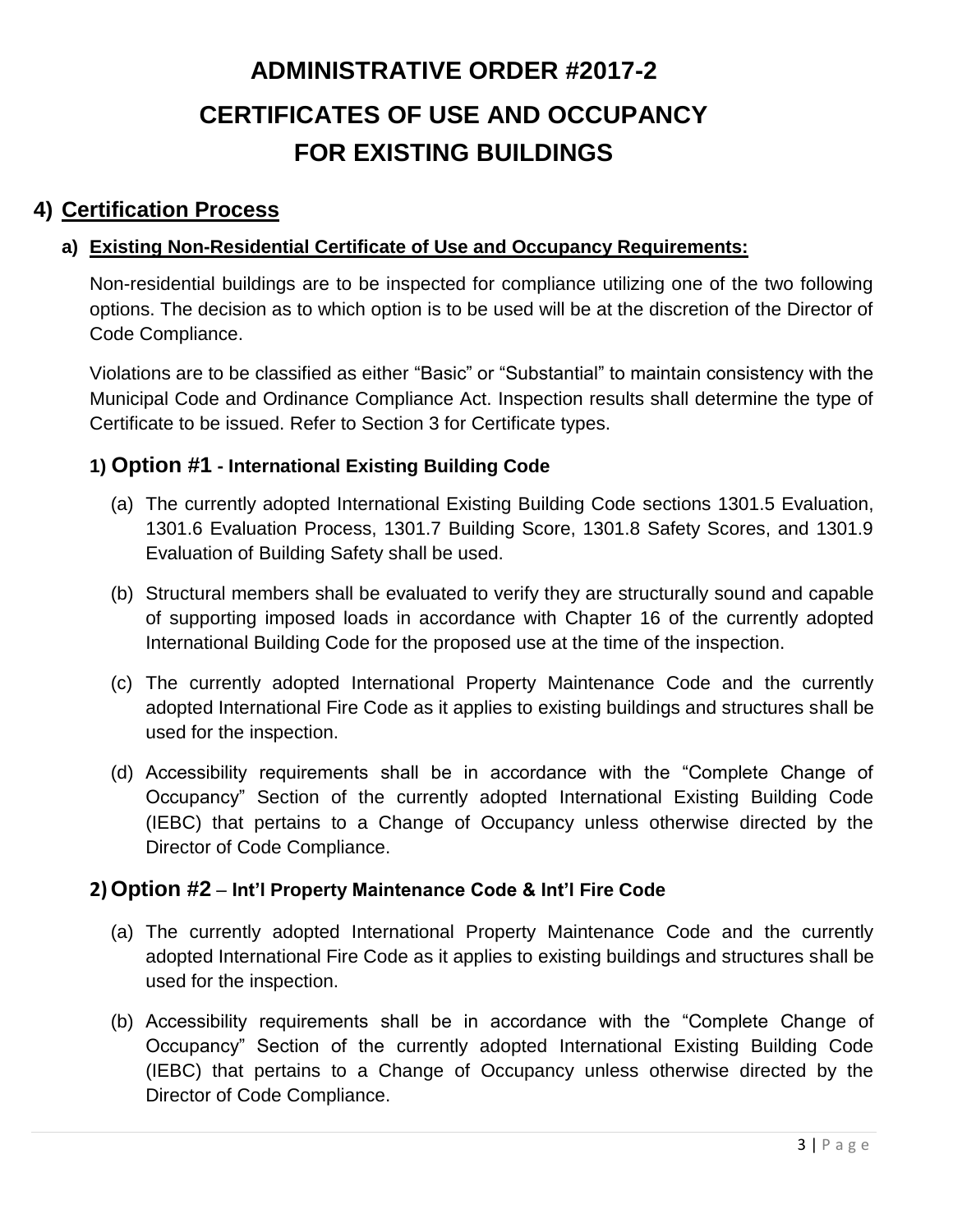### **4) Certification Process, continued**

#### **b) Existing Residential Certificate of Occupancy Requirements:**

Residential buildings are to be inspected for compliance with the following Fire Safety Inspection Checklist. Violations are listed as either "Basic" or "Substantial" to maintain consistency with the Municipal Code and Ordinance Compliance Act. Inspection results shall determine the type of Certificate to be issued. Refer to Section 3 for Certificate types

- 1) **Street Number Requirements:** All residential dwellings are required to display street numbers (numerals only) that are at least 2 ¾ inches in height and in a position easily readable in both directions from the adjacent roadway. All numbers shall be of contrasting colors to their background on which they are placed, installed in a permanent nature, and be at least 18 inches above adjacent grade. Street numbers on operable man doors and overhead garage doors are not compliant given that no numbers are visible when such doors are open. (Ordinance 2019-1, Section 403.5) – Basic Violation
- 2) **Egress Door Lock Requirements:** The main exit door at the front of the dwelling or exit door(s) adjacent to the sleeping rooms (if not the main exit door) shall be readily openable from the inside without the use of key or any special knowledge or effort. Double cylinderkeyed dead bolts on the main exit door are prohibited. (Ordinance 2018-4, Section 702.3) – Substantial Violation
- 3) **Smoke Alarm Requirements:** UL listed battery powered smoke alarms shall be installed on each level of the home including the basement, outside of each sleeping room area in the immediate vicinity of sleeping rooms, and in each sleeping room. Each smoke alarm shall be installed on the ceiling or wall in accordance with the manufacturer's installation instructions. The Code Official shall approve all alarm locations. Existing 110-volt powered, interconnected smoke alarm systems or monitored fire alarm systems that transmit a fire alarm signal to a central station are subject to inspection, testing and approval. Low voltage monitored fire alarm systems require written verification from a Manheim Township licensed fire alarm contractor stating the smoke alarm system was tested within the last year and found to be functioning properly. (Ordinance 2018-4, Section 704.2) – Substantial Violation